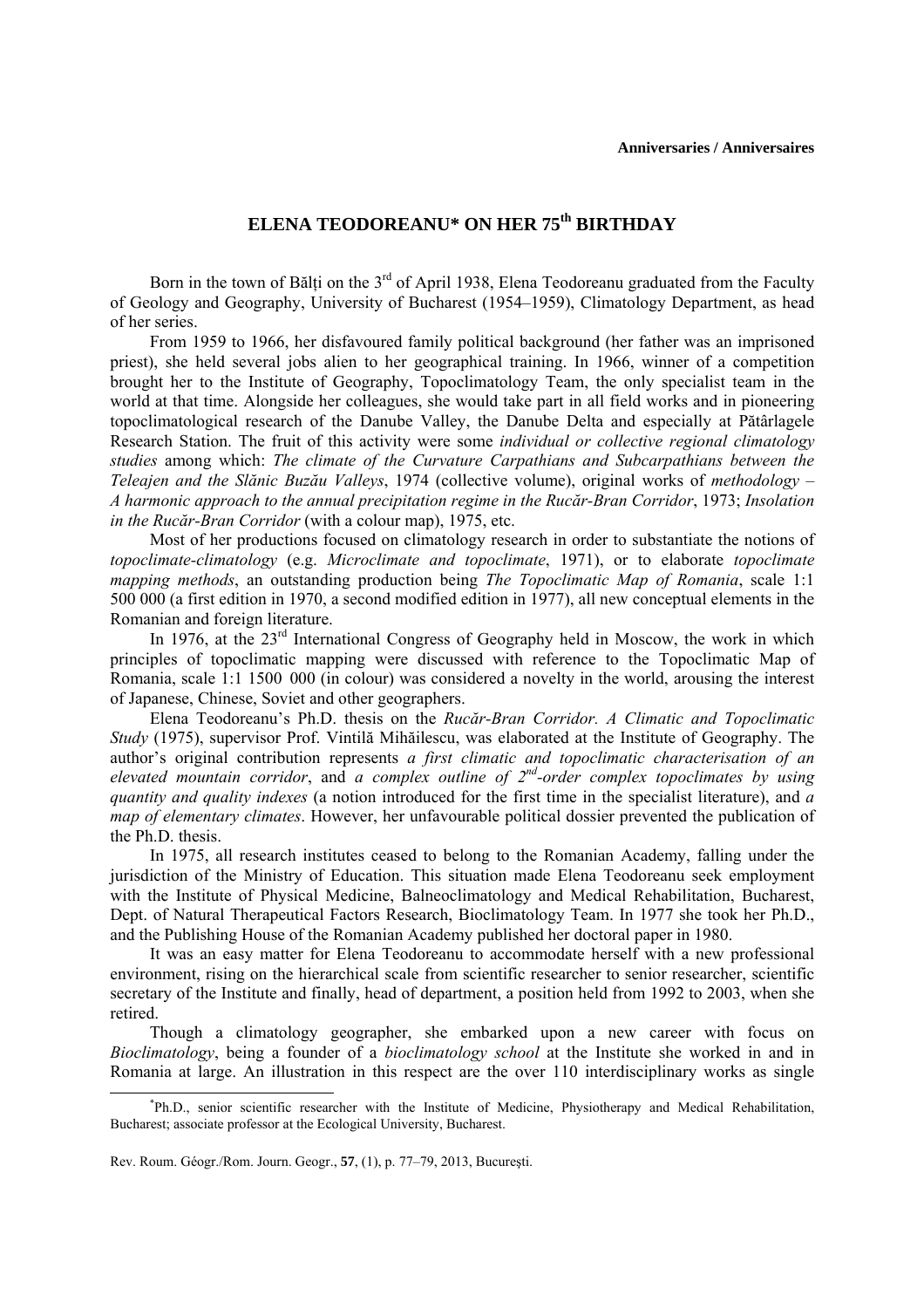author or in collaboration with other colleagues (physicists, chemists, physicians, biologists, architects and specialists in geology) together with whom she studied various bioclimatology aspects under different geographical conditions little tackled by Romanian research. Some topics of these studies were actual pioneering approaches, as is the case of research methods using *bioclimatic indexes* (thermal comfort, bioclimatic stress, etc.), *weather classes* (a worldwide practice), or spa treatment in Romania (in salt-mines, mofettes, etc.).

Studies of *Medical Geography*, carried out jointly with some physicians, looked at the correlations between the geographical environment and the bioclimatic particularities, the adaptation of the human body to various climate types (of altitude, forest, seashore, saline, etc.), or to certain elements of the climate, as well as several weather-related illnesses (rheumatic diseases, lethal myocardial infarction, the impact of canicular weather, or of total sun eclipses). These were thoroughly original topics in the Romanian literature.

Many of the results obtained were presented at national and international symposia (Japan – Fuji Yoshida; France – Montpellier, Epernay, Caen, Rennes; Italy – Genova, Rovereto; Poland – Warsaw, and Tunisia). The majority were written in Romanian and published mostly in volumes (3 as single author and 5 in collaboration), but also as articles in various journals and reviews: e.g. *The bioclimate of Romania's balneoclimatic resorts* (1984); *Balneoclimatic cures in Romania* (1984); *Spa treatment in Romania* (1985), Edit. Sport-Turism; *Balneoclimatic cure. Indications and counter-indications* (1986); *Physiotherapy, therapeutical massage, bioclimatology* (2002), Edit. Medicală. Single author: *Human Bioclimatology* (2002), *Medical Geography* (2004) (Edit. Academiei Române both) and *Climate and Man, friends or enemies?* (2011), Edit. Paideia, the last one being a scientific bioclimatic information writing. Outstanding among these works are Human Bioclimatology and Medical Geography.

*Human Bioclimatology* (2002) depicts the correspondence between biological and cosmic rhythms, the human body being perceived as a microcosmos, part and parcel of the macrocosmos. *The climatic elements* discussed are thermal comfort, bioclimatic stress, wind index, skin stress index, pulmonary stress, or total bioclimatic index within the context of Romania's climate, weather classes, human body caloric changes with the environment, its caloric balances being calculated under distinct topoclimatic conditions.

Other aspects refer to climatology, *climatopathology*, *climatotherapy* and *biometeorology* (depending on weather conditions and season), *climate* and *man's physical and affective state* (aspects of *psycho-climatology* and *aestheto-climatology*).

*Medical Geography* (2004) represents another interdisciplinary direction, with highlight on the influence of environmental factors (primarily climatic) on the human body and the distribution of various illnesses in the world and in Romania, related to geographical and economic-social conditions and closely dependent on the quality of life, basically life expectancy and the state of health. The author dwells on *environmental stimuli* (unorganic, organic and social), so very different on the Planet.

Since in the current living conditions some diseases, assumed to be eradicated, may return, or new ones, though not transmissible, could develop (because of alcohol drinking, smoking, drugaddiction, unhealthy eating, etc.), synergic economic, social and cultural measures should be taken at national and international level, so as to raise people's standards of civilisation, culture and sanitation and preserve the quality of the whole ecosystem.

Therefore, the two previously mentioned volumes can be viewed as *truly original specialist treaties*, attracting the interest of many specialists, and their author a *pioneer in these research areas* in Romania.

Noteworthy, the master classes in Medical Climatology (with focus on Human Bioclimatology) and the courses in Medical Geography for  $4<sup>th</sup>$ -grade students delivered by Elena Teodoreanu at the Bucharest Faculty of Geography (1995–1998), listed for the first time in the curriculum, and